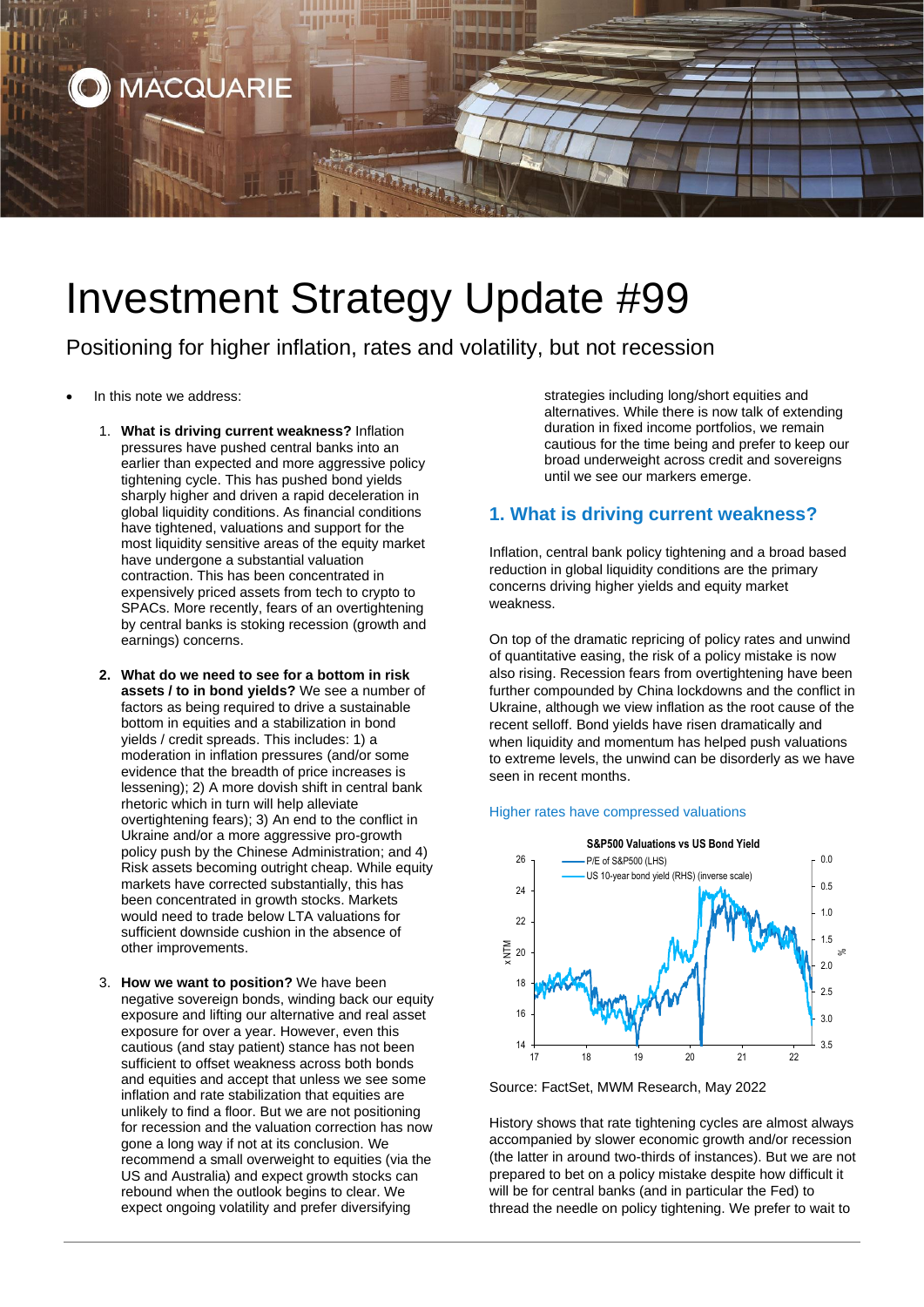see how the growth implications play out. Instead of assuming recession is the outcome, we are positioning for co-ordinated monetary and fiscal policy tightening that drives a sharp growth (and inflation) slowdown. Whether that ends in recession is a risk, but not a certainty.

Valuations have compressed across the board but have been more acute in high-multiple tech stocks. We don't view current weakness as similar to the 1999/2000 'tech wreck' (where bubble valuations had little earnings support), but rather a selloff that has been concentrated in tech because its valuations were high. Other high valuation / speculative assets have been similarly hit including cryptos, non-tech growth stocks, SPACs and IPOs. All things equal, the higher the valuation, the more vulnerable the valuation has been to higher interest rates.

### Higher rates have compressed valuations



Source: FactSet, MWM Research, May 2022

## **2. What we need to see for an equity bottom / bond yield peak**

We think several markers are needed to drive a stabilization in bond yields and a sustainable floor in the equity market. Without these, and while we think a lot of the damage has already been done to bonds and risk assets, we are likely to see extreme volatility with inflation disappointments pushing bond yields higher and equities lower and vis-à-vis until there is some data consistency to determine the direction of yields.

1) **Evidence of a sustainable decline in the level and breadth of inflation prints.** Inflation has been a key driver of bond yields and central bank rate expectations which has flowed through to tighter financial conditions via the cost and availability of credit. Removing the backstop of policy support has pushed discount rates and volatility higher. An easing of inflation prints or evidence that the breadth of price pressures are moderating should see bond yields consolidate and provide the confidence for investors to re-enter the hardest hit areas of the market.

- 2) **Central banks turning more dovish.** There is a growing risk that central banks will need to overtighten in order to bring inflation back under control. The idea that central banks are prepared to sacrifice growth for inflation is now adding to the valuation compression that is buffeting risk assets and a large dispersion in forecasts for where peak rates may lie. We think a more dovish turn by central banks via acknowledging that rate expectations are overly aggressive and/or that they will not blindly sacrifice growth for inflation will provide a significant boost for sentiment and lower the risk of a policy mistake.
- 3) **An end to the conflict in Ukraine and/or more aggressive Chinese policy support.** While the war has now slipped down the pecking order in terms of risks to the outlook, we think its impact on energy and food prices remains significant. Similarly, the growth and supply chain implications of China's zero tolerance COVID policies are significant for the global outlook even if is impacts are less direct. Both would provide a solid tailwind for expectations around inflation (lower) and growth (higher) if we were to see some positive developments emerge.
- 4) **Valuations become outright cheap (usually measures as trading below long term averages). Equity markets could become outright cheap.** MSCI AC World currently trades on a ~14.6x P/E, towards the lower end of its 14-16x range through 2014-2019 and well below its 2020 peak of 20x. Many are looking for a bout of 'capitulation selling' to signify an exhaustion of sellers. Arguably, we have already seen this in the higher-beta areas such as tech stocks, EMs and crypto. The 4Q18 selloff saw valuations bottom out at ~13x which isn't too far off current levels while previous lows of ~10x are unlikely outside of a recession.

### Higher rates have compressed valuations

| P/E multiple (next 12 months) |         |         |                |            |
|-------------------------------|---------|---------|----------------|------------|
| Index                         | 5yr avg | 5yr max | <b>Current</b> | % from max |
| NASDAQ Composite              | 25.8    | 35.7    | 23.4           | $-34.4%$   |
| S&P 500                       | 19.0    | 24.1    | 172            | $-28.7%$   |
| <b>S&amp;P ASX 200</b>        | 16.9    | 20.5    | 15.7           | $-23.7%$   |
| S&P ASX 200 - Info Tech       | 477     | 99.9    | 46.1           | $-53.8%$   |
| S&P ASX Small Ordinaries      | 181     | 22.3    | 15.5           | $-30.3%$   |

Source: FactSet, MWM Research, May 2022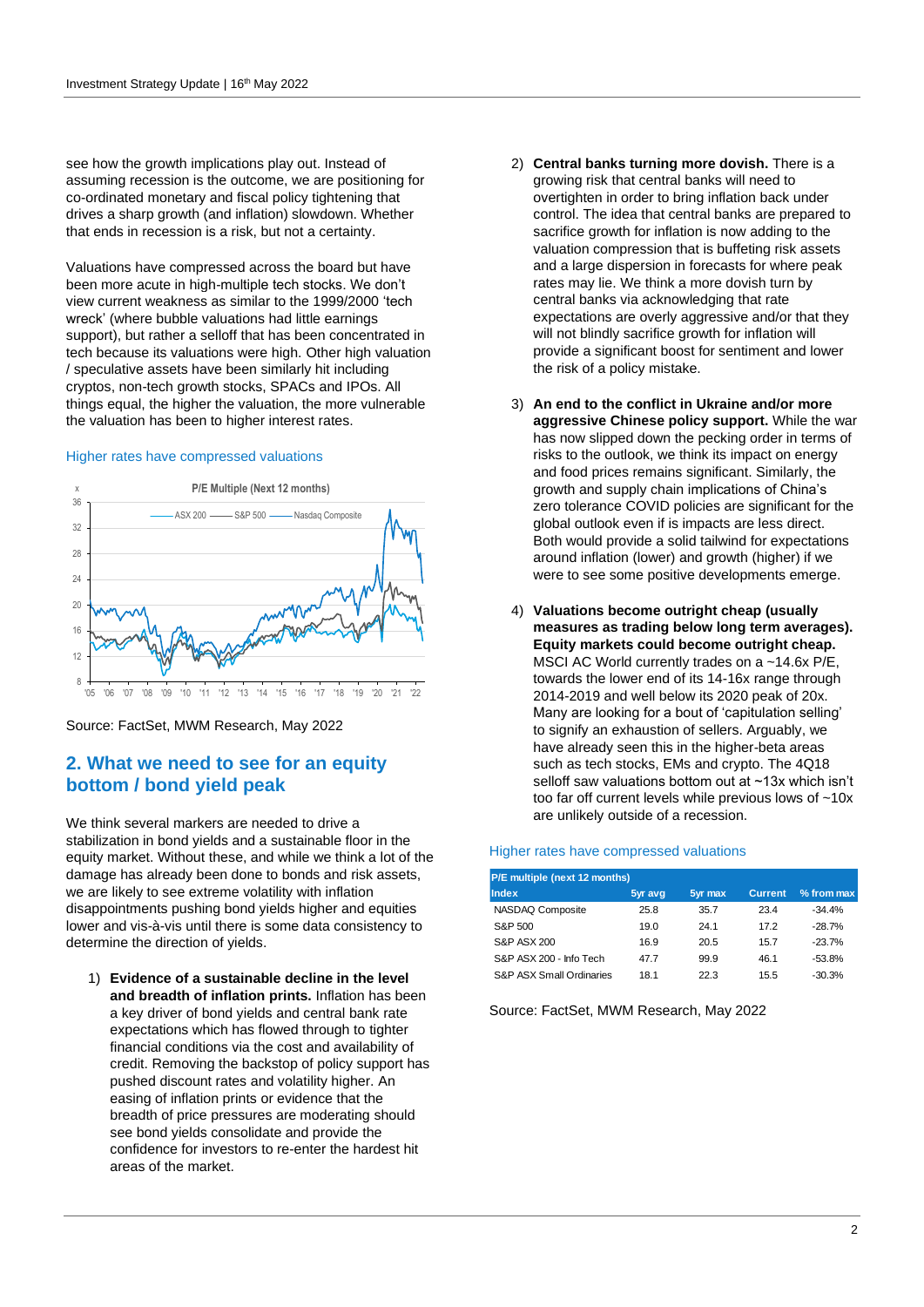## **3. How we want to position**

We have been reducing risk within portfolios since late last year. We have run underweights to government bonds / credit, overweighted alternatives, raised cash and preferred the low-beta areas of equities. However, even this cautious (and stay patient) stance has not been sufficient to offset weakness across both bonds and equities and accept that unless we see some inflation and rate stabilization that equities are unlikely to find a floor.

We are currently positioned for ongoing volatility, elevated inflation and rising rates rather than economic recession. We expect inflation and rates to decline through 2H, but it appears this might be relatively gradual.

Valuations have already corrected a long way. The S&P 500 has corrected ~18% from its recent peak (the average decline during a recession is around 22-24%) and should be well supported once investors can be confident inflation pressures are easing and the Fed will not overtighten and engineer a recession. In Australia – the correction has been relatively minor at ~7%, so there is some catch up risk, but it is important to recognise ASX earnings have been very strong YTD which has partially offset valuation compression.

Our key recommendations are:

- 1) **Maintain a small overweight to equities.** The bull market is getting old but is not yet dead. Valuations have already seen a sharp correction and should provide a solid base for performance once the outlook clears.
- 2) **Overweight long / short strategies / volatile strategies.** Inflation and rates are likely to remain volatile and could continue to surprise to the upside before easing. As such we are tactically cautious and recommend staying positioned for ongoing volatility via long/short funds which benefit from market dislocation and the more challenging earnings environment.
- 3) **Overweight quality growth.** We prefer areas of strong structural growth over broad economy wide growth while high-quality companies should be well positioned to pass through costs. Investors who have a medium to long term outlook should maintain a bias towards growth at a reasonable price (GARP) strategies with the option of supplementing these with tactical allocations to value strategies, but not the other way around.
- 4) **Stay diversified.** In a more uncertain, lower return backdrop, where equities and bonds are showing a high degree of correlation, portfolios should remain diversified with exposures into alternatives and private markets as a key ballast.







#### **Macquarie WM Investment Strategy Team**